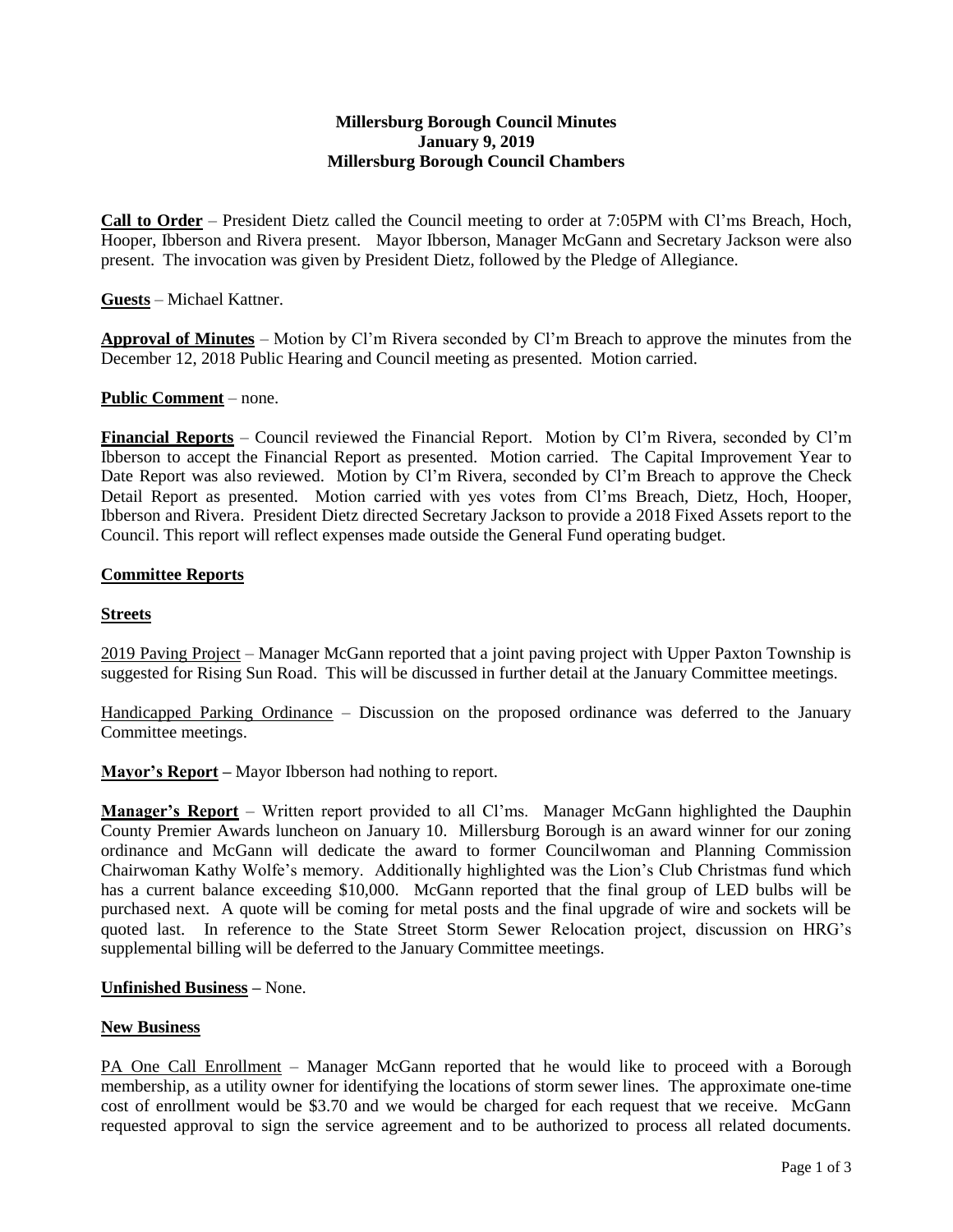Motion by Cl'm Ibberson, seconded by Cl'm Breach to approve as requested. Motion carried with yes votes from Cl'ms Breach, Dietz, Hoch, Hooper, Ibberson and Rivera.

Legal Notice for Borough Ordinance No. 1-19 Police Deferred Retirement Option Program – Council reviewed the legal notice. Manager McGann reported that Solicitor Kerwin has reviewed and approved the notice. President Dietz directed that the Ordinance and Appendix A (PMRS Policy Statement 10-5) be combined as one document. Motion by Cl'm Rivera, seconded by Cl'm Hooper to advertise the ordinance for adoption, one time in the Upper Dauphin Sentinel for adoption at the February 13 Council meeting. Motion carried with yes votes from Cl'ms Breach, Dietz, Hoch, Hooper, Ibberson and Rivera.

2019 PSAB Memberships and Borough News Subscriptions – Council reviewed the listing of memberships offered to date. Motion by Cl'm Breach, seconded by Cl'm Ibberson to pay PSAB 2019 membership dues of \$402 and to order eight Borough News subscriptions at \$10 each (the Borough Office will receive a complimentary subscription), for a total of \$482. Motion by Cl'm Breach, seconded by Cl'm Ibberson to pay as noted above. Motion carried with yes votes from Cl'ms Breach, Dietz, Hoch, Hooper, Ibberson and Rivera.

Dauphin County Treasurer Return of Uncollected Real Estate Taxes – Secretary Jackson reviewed the final return of uncollected 2018 real estate taxes with Council. The return indicates \$25,337.95 in uncollected real estate taxes and \$2,533.80 in uncollected fire protection taxes, for a total of \$27,871.75. Motion by Cl'm Breach, seconded by Cl'm Rivera to exonerate the Dauphin County Treasurer from collecting the remaining taxes of \$27,871.75 and to pass the uncollected taxes on to the Dauphin County Tax Claim Bureau for collection. Motion carried.

TLC Tree Farm Invoice – Council reviewed the invoice for \$1,422 for the trees. Full reimbursement will come from the Millersburg Lion's Club. Motion by Cl'm Hooper, seconded by Cl'm Hoch to approve paying the invoice of \$1,422 to TLC Tree Farm. Motion carried with yes votes from Cl'ms Breach, Dietz, Hoch, Hooper, Ibberson and Rivera.

Heim's Disposal Quotes – Manager McGann reported on the costs for Clean-Up Day and street sweeping. We would get four 40-yard cans for Clean-Up Day and one 15-yard can for street sweeping. Heim's quoted \$255 per pull and \$78 per ton for disposal. The street sweeper dumpster may need two or three pulls during the week, depending on the amount of debris. Motion by Cl'm Rivera, seconded by Cl'm Hoch to allocate \$3,000 for each event, to cover renting the cans and all disposal. Motion carried with yes votes from Cl'ms Breach, Dietz, Hoch, Hooper, Ibberson and Rivera.

**Communications** – All communications were made available to Cl'ms. There was nothing requiring Council action. Regarding the PSAB service awards, President Dietz directed Secretary Jackson to research who may be eligible and to apply for them.

## **Organization Reports**

Upper Dauphin COG – President Dietz reported that there was no meeting.

Millersburg Planning Commission – Manager McGann reported that there was no meeting.

Millersburg Area Pool Association – No meeting.

Millersburg Fire Company – No report. Secretary Jackson reported that no minutes or financial reports were received.

Millersburg Area Authority – Minutes provided to all Council members.